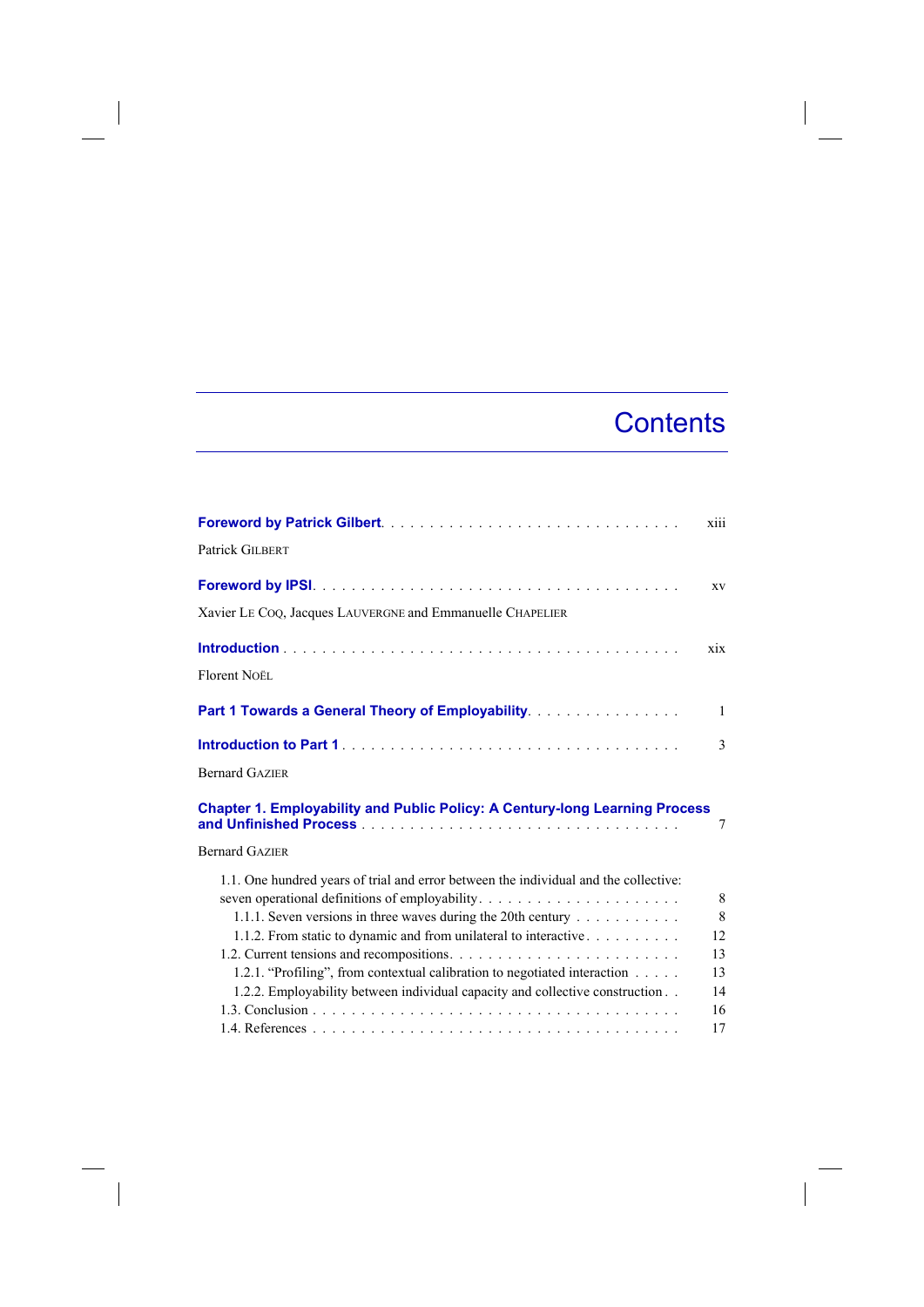$\overline{\phantom{a}}$ 

| <b>Chapter 2. Employability as a Managerial Imperative?</b>                | 19       |
|----------------------------------------------------------------------------|----------|
| Florent NOËL and Géraldine SCHMIDT                                         |          |
| 2.1. Employability and change: the migration of a concept                  | 20<br>21 |
| 2.1.2. Employability as an employer's responsibility in managing           | 21       |
| 2.1.3. Employability as an individual responsibility                       | 21       |
| 2.1.4. Employability for the development of organizations and individuals? | 22       |
|                                                                            | 25       |
|                                                                            | 25       |
|                                                                            | 27       |
|                                                                            | 29       |
|                                                                            | 31       |
| <b>Chapter 3. Capability-based Employability: A Total</b>                  |          |
|                                                                            | 33       |
| <b>Bénédicte ZIMMERMANN</b>                                                |          |
|                                                                            | 35       |
| 3.1.1. Qualification, skills and competence: what it means to be capable.  | 36       |
| 3.1.2. Being able to: a condition for the exercise of responsibility       | 37       |
| 3.2. Skill-based employability, capability-based employability             | 39       |
|                                                                            | 39       |
|                                                                            | 39       |
|                                                                            | 40<br>40 |
| 3.4. The five traits of the capability-enhancing organization              | 42       |
|                                                                            | 44       |
|                                                                            | 45       |
| Part 2. Employability and Individual Trajectories.                         | 47       |
|                                                                            | 49       |
| Pauline de Becdelièvre                                                     |          |
|                                                                            |          |
| Chapter 4. The "Unemployable": Different Figures, Between Societal         | 53       |
| Raymonde FERRANDI                                                          |          |
|                                                                            | 54       |
|                                                                            | 54       |
|                                                                            | 54       |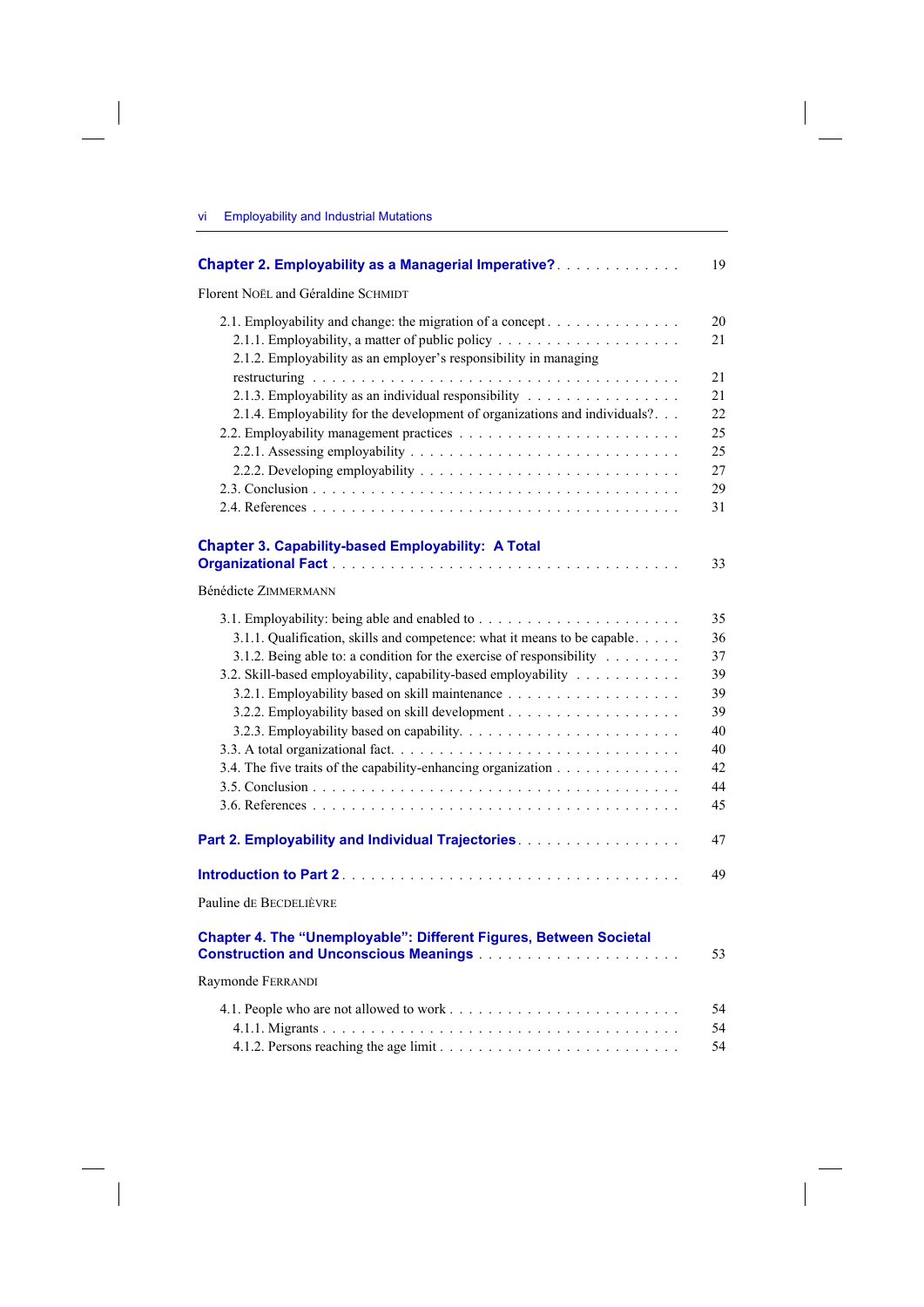| 4.1.3. People who are still off work or declared unfit by the occupational                                            |    |
|-----------------------------------------------------------------------------------------------------------------------|----|
|                                                                                                                       | 55 |
|                                                                                                                       | 55 |
|                                                                                                                       | 56 |
| 4.2.2. Situations on the ground often ignored or denied                                                               | 56 |
|                                                                                                                       | 58 |
| 4.3.1. From the children of the Shoah to the young people of the                                                      |    |
|                                                                                                                       | 58 |
| 4.3.2. Interest and limits of the analysis in terms of "deprivation"                                                  | 59 |
| 4.4. People who "suffer" in social work through their work                                                            | 60 |
| 4.4.1. The unconscious and the law of repetition – the transference                                                   | 60 |
|                                                                                                                       | 61 |
|                                                                                                                       | 62 |
|                                                                                                                       | 62 |
|                                                                                                                       | 63 |
| 4.5.1. A self-definition that no longer necessarily involves work                                                     | 63 |
|                                                                                                                       | 64 |
|                                                                                                                       | 65 |
|                                                                                                                       | 65 |
| 4.6.2. Personal characteristics and contextual factors                                                                | 65 |
|                                                                                                                       | 66 |
|                                                                                                                       | 66 |
|                                                                                                                       | 67 |
|                                                                                                                       |    |
| Chapter 5. Staying in the Game: Employability and Mobile Careers in                                                   |    |
| the IT Industry <b>the contract of the Contract Contract Contract Contract Contract Contract Contract Contract Co</b> | 69 |
| Pauline DE BECDELIÈVRE, Jean-Yves OTTMANN and Cindy FELIO                                                             |    |
| 5.1. Independence as the pinnacle of a boundaryless career orientation                                                | 73 |
|                                                                                                                       | 73 |
|                                                                                                                       | 74 |
| 5.2. Maintaining employability as a condition of independence                                                         | 75 |
|                                                                                                                       | 75 |
|                                                                                                                       | 76 |
| 5.3. Boundaryless career success and employability.                                                                   | 77 |
|                                                                                                                       | 77 |
| 5.3.2. What are the factual orientations of their careers?                                                            | 78 |
|                                                                                                                       | 80 |
|                                                                                                                       | 80 |
|                                                                                                                       | 82 |
|                                                                                                                       | 83 |
|                                                                                                                       |    |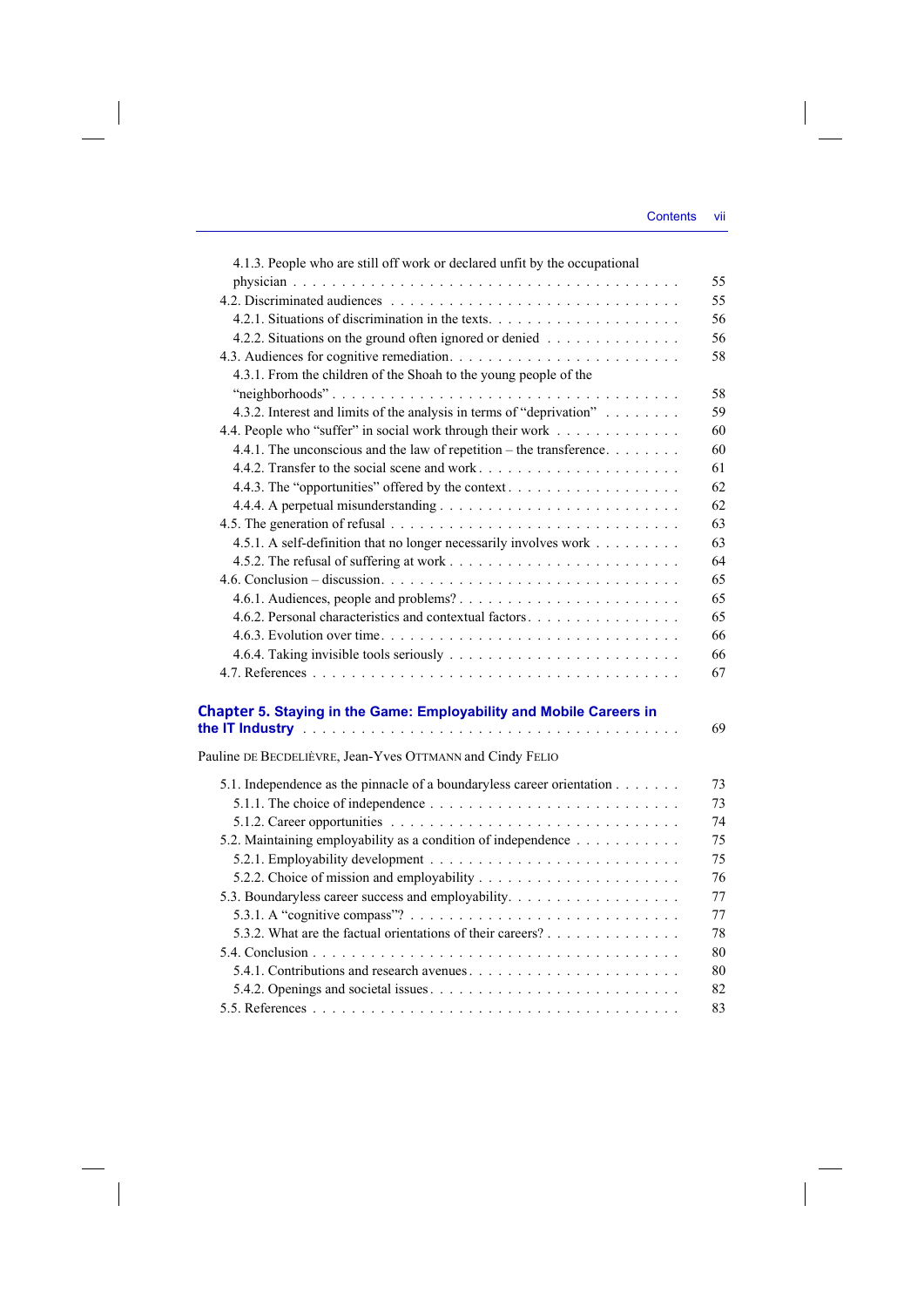$\overline{\phantom{a}}$ 

 $\overline{\phantom{a}}$ 

| Chapter 6. Employability in the Era of Digitization of Jobs.                                                                                       | 85  |
|----------------------------------------------------------------------------------------------------------------------------------------------------|-----|
| Martina GIANECCHINI, Paolo GUBITTA and Sara DOTTO                                                                                                  |     |
|                                                                                                                                                    | 85  |
|                                                                                                                                                    | 86  |
|                                                                                                                                                    | 86  |
|                                                                                                                                                    | 87  |
|                                                                                                                                                    | 88  |
|                                                                                                                                                    | 90  |
|                                                                                                                                                    | 90  |
|                                                                                                                                                    | 91  |
|                                                                                                                                                    | 92  |
|                                                                                                                                                    | 92  |
|                                                                                                                                                    | 94  |
|                                                                                                                                                    | 96  |
|                                                                                                                                                    | 101 |
|                                                                                                                                                    | 103 |
| <b>Benoît GRASSER</b>                                                                                                                              |     |
| Chapter 7. The MRS, a Device in Favor of Employability and<br>Anne-Laure GATIGNON-TURNAU and Séverine VENTOLINI                                    | 107 |
|                                                                                                                                                    | 108 |
| 7.1.1. The MRS from the point of view of Pôle emploi: placing the long-term                                                                        | 108 |
| 7.1.2. The MRS from an organizational perspective: mass recruitment for jobs                                                                       |     |
|                                                                                                                                                    | 109 |
| 7.1.3. The MRS from the candidate's perspective: getting back into                                                                                 |     |
| the labor market $\ldots$ , $\ldots$ , $\ldots$ , $\ldots$ , $\ldots$ , $\ldots$ , $\ldots$ , $\ldots$ , $\ldots$ , $\ldots$ , $\ldots$ , $\ldots$ | 110 |
|                                                                                                                                                    | 111 |
| 7.2.1. Employability as a type of psychological contract                                                                                           | 111 |
| 7.2.2. The MRS as a mechanism for the new psychological contract                                                                                   | 112 |
| 7.2.3. The effects of MRS recruitment on employee loyalty                                                                                          | 113 |
|                                                                                                                                                    | 115 |
|                                                                                                                                                    | 115 |
| 7.3.2. Socio-demographic characteristics of recruited candidates                                                                                   | 116 |
| 7.3.3. The results of the survey: the conditions for the MRS to be a                                                                               |     |
|                                                                                                                                                    | 117 |
|                                                                                                                                                    | 118 |
| 7.4.1. Benefits of the MRS in terms of commitment                                                                                                  | 118 |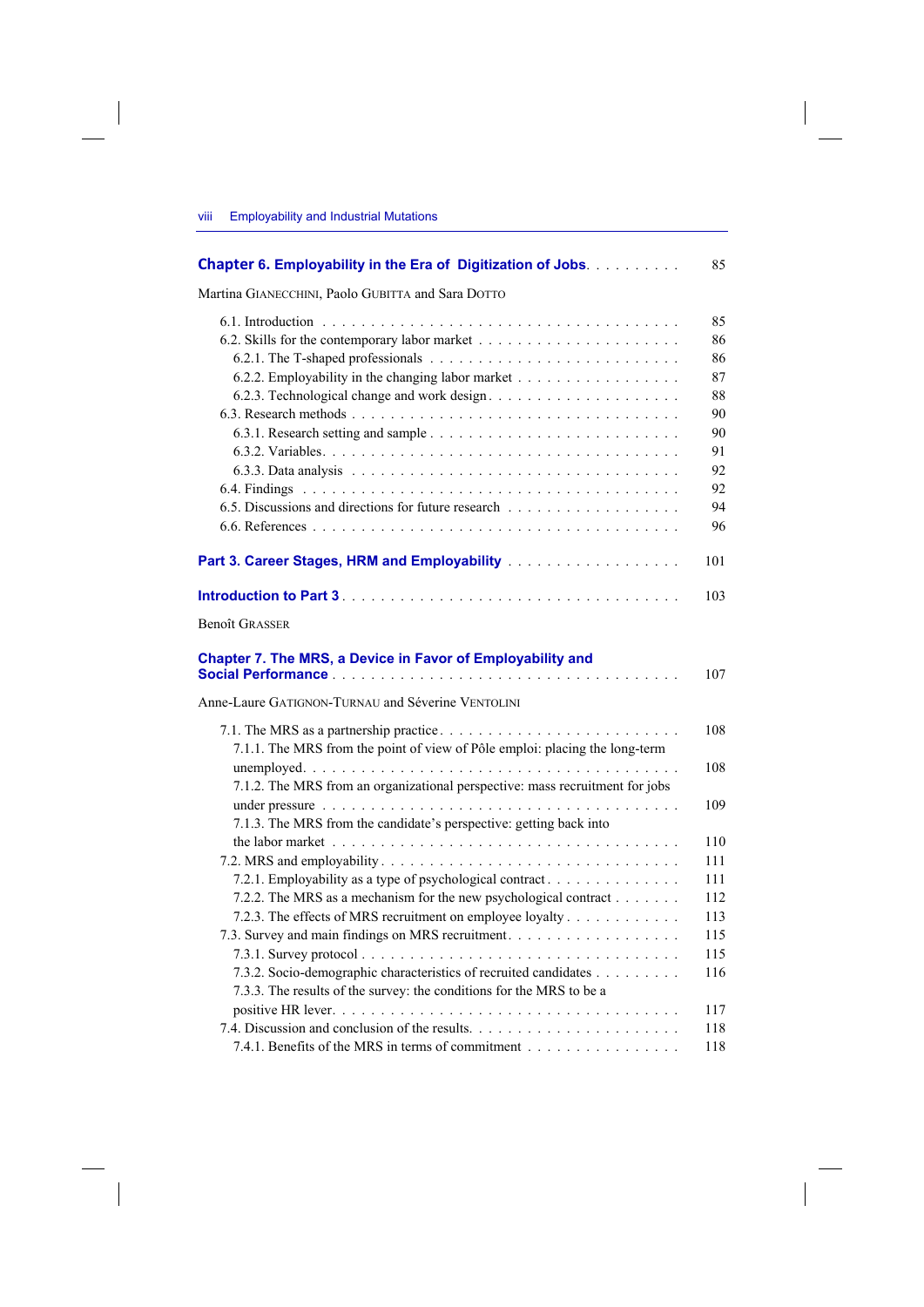|                                                                                                                                                                                      | 120<br>120 |
|--------------------------------------------------------------------------------------------------------------------------------------------------------------------------------------|------------|
| <b>Chapter 8. Recruiting in Innovative Activities: From the Impossible</b><br>Search for a Match to the Construction of Employability [11] [11]                                      | 123        |
| Thierry COLIN, Benoît GRASSER and Fabien MEIER                                                                                                                                       |            |
| 8.1. Recruiting for an innovative activity in a context of rapid                                                                                                                     |            |
| growth in production $\ldots \ldots \ldots \ldots \ldots \ldots \ldots \ldots \ldots \ldots \ldots \ldots$<br>8.1.2. The external dimension of the system: broadening and qualifying | 124<br>124 |
| 8.1.3. The internal dimension of the system: design of a formalized                                                                                                                  | 125        |
|                                                                                                                                                                                      | 126        |
| 8.2. The effects and actual functioning of these devices.                                                                                                                            | 127        |
| 8.2.2. A multiplication of singular tutor-learner relationships                                                                                                                      | 128<br>129 |
| 8.2.3. Impact of the system on the rules of collective action                                                                                                                        | 130        |
|                                                                                                                                                                                      | 131        |
| 8.3.1. Employability, a convention to be imagined, negotiated                                                                                                                        |            |
|                                                                                                                                                                                      | 132        |
| 8.3.2. Employability, an approach that goes beyond the search for a match                                                                                                            |            |
|                                                                                                                                                                                      | 132        |
| 8.3.3. Employability, a construction around a double frontier: internal/external                                                                                                     |            |
|                                                                                                                                                                                      | 133        |
|                                                                                                                                                                                      | 135        |
|                                                                                                                                                                                      | 136        |
| Chapter 9. Reclassification and Employability: A Reading in Terms of                                                                                                                 | 137        |
| Ève SAINT-GERMES                                                                                                                                                                     |            |
| 9.1. Social support for company liquidations: a collective actor for the                                                                                                             |            |
| 9.2. Studying the boundary objects of the reclassification of victims of collective                                                                                                  | 138        |
| 9.3. Study of an emblematic case, the reclassification cell of the Air Littoral                                                                                                      | 140        |
| 9.4. The boundary objects of the reclassification of victims of the                                                                                                                  | 141        |
| 9.4.1. The boundary between the reclassification cell and the monitoring<br>committee: negotiating the means, standards and results of reclassification                              | 143<br>143 |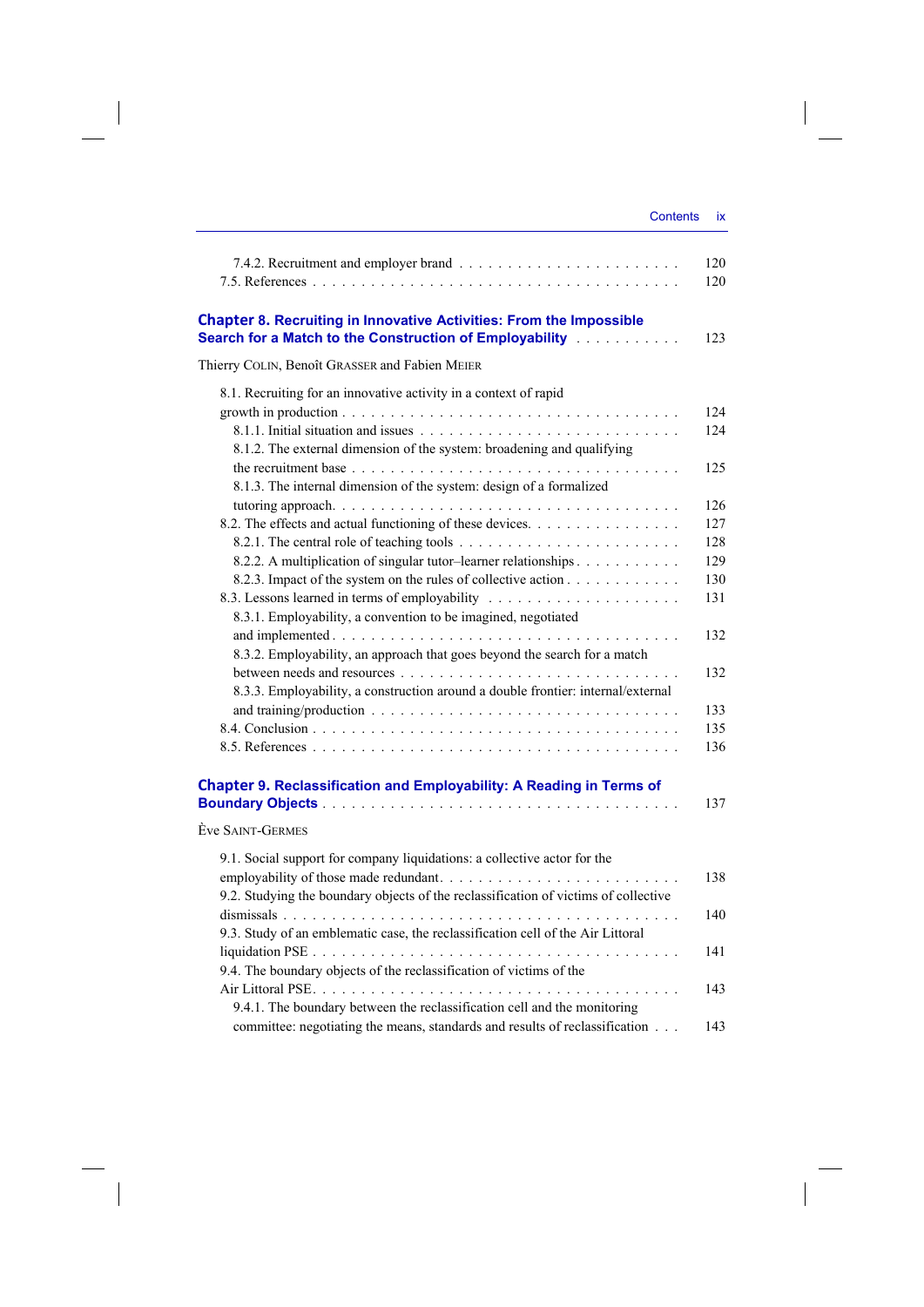$\overline{\phantom{a}}$ 

 $\overline{\phantom{a}}$ 

| 9.4.2. The reclassification cell - individual boundary: managing categories and                                               |  |
|-------------------------------------------------------------------------------------------------------------------------------|--|
| 9.5. Discussion: the infrastructure of individual and collective employability in                                             |  |
|                                                                                                                               |  |
| 9.5.1. The infrastructure for translating individual employability: profiling a                                               |  |
|                                                                                                                               |  |
| 9.5.2. The negotiated infrastructure of collective employability: contested                                                   |  |
|                                                                                                                               |  |
|                                                                                                                               |  |
|                                                                                                                               |  |
| Chapter 10. Being Employable, a Matter of Context.                                                                            |  |
| Sara DOTTO, Patrick GILBERT, Florent NOËL and Nathalie RAULET-CROSET                                                          |  |
| 10.1. Employability, an imperative between universalism and                                                                   |  |
|                                                                                                                               |  |
| 10.1.1. The employable individual: an exceptional being?                                                                      |  |
| 10.1.3. A conventionalist interpretation of employability                                                                     |  |
|                                                                                                                               |  |
| 10.2.1. Fabdièse: employability in the industrial world.                                                                      |  |
| 10.2.2. Servinfo: employability in the commercial world                                                                       |  |
| 10.2.3. Aidiance: employability in the interpersonal world                                                                    |  |
|                                                                                                                               |  |
|                                                                                                                               |  |
|                                                                                                                               |  |
|                                                                                                                               |  |
| Nathalie RAULET-CROSET                                                                                                        |  |
| Chapter 11. What are the Possible Futures in the Factories of the Future?<br>The Case of Operators in an Aeronautics Company. |  |
| Emmanuelle GARBE and Jérémy VIGNAL                                                                                            |  |
|                                                                                                                               |  |
| 11.1.1. Factories of the future: characteristics and challenges of ongoing                                                    |  |
|                                                                                                                               |  |
| 11.1.2. Digital transformation of industry and skills: the case of operators                                                  |  |
|                                                                                                                               |  |
| 11.3.1. Between skills upgrading and deskilling: a polarization that can be                                                   |  |
|                                                                                                                               |  |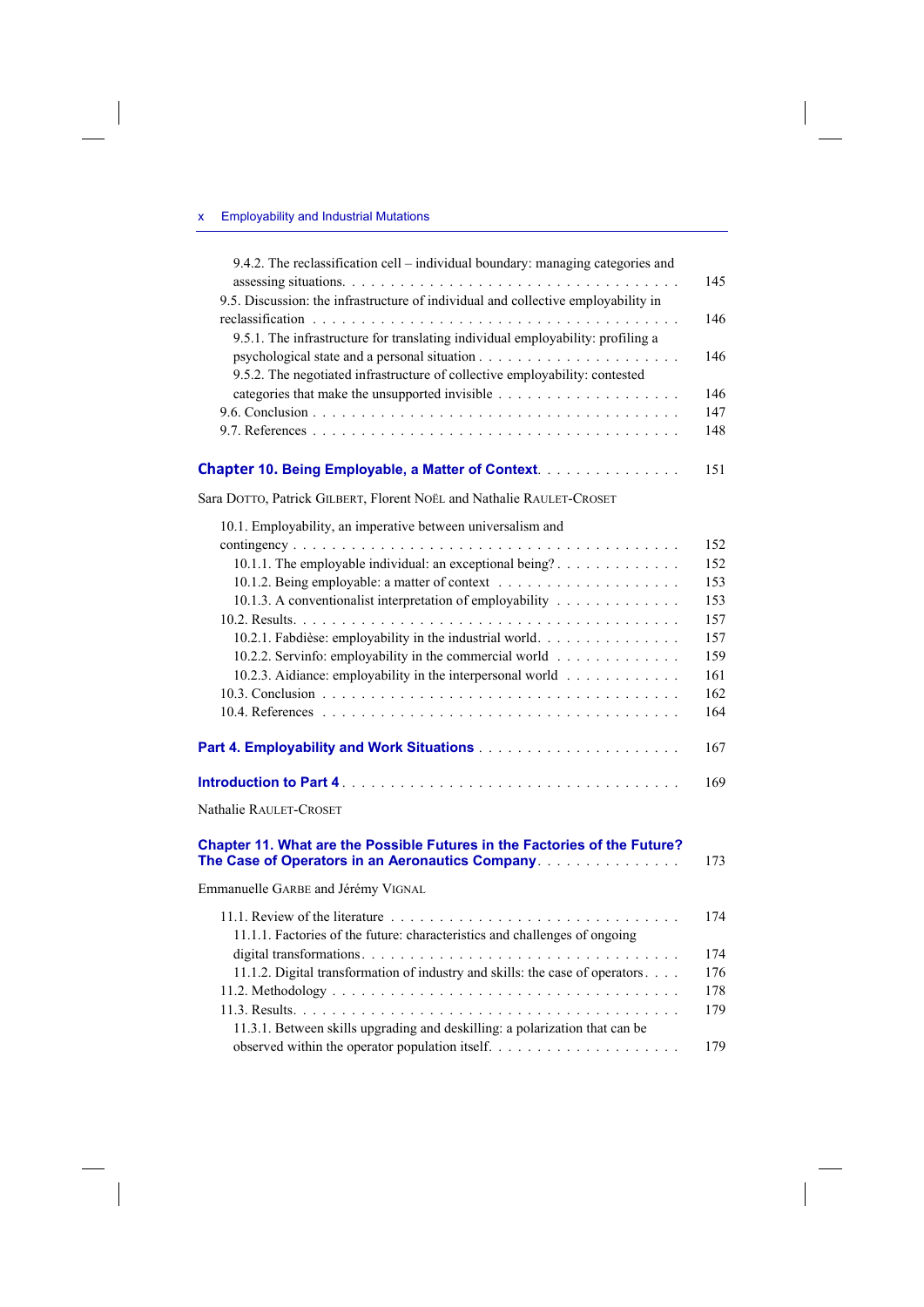| 11.3.2. Between skills upgrading and deskilling: is there a "third way" in the  | 181 |
|---------------------------------------------------------------------------------|-----|
| 11.3.3. Faced with digital transformation: what HR support for operators?       | 182 |
|                                                                                 | 183 |
|                                                                                 | 183 |
|                                                                                 |     |
| Chapter 12. Digital Technologies as a Lever for Developing the                  | 187 |
| <b>Anne-Laure DELAUNAY</b>                                                      |     |
|                                                                                 | 188 |
| 12.2. Digital technology and employability of middle managers.                  | 189 |
|                                                                                 | 192 |
|                                                                                 | 193 |
|                                                                                 | 194 |
|                                                                                 | 194 |
| 12.5.2. Result 2: an opportunity to develop technical and managerial expertise. | 195 |
| 12.5.3. Result 3: digital technology as a barrier to employability?             | 196 |
|                                                                                 | 197 |
| 12.6.1. Digital technologies and managerial leeway                              | 197 |
| 12.6.2. Towards an enabling environment: digital and DIY                        | 197 |
|                                                                                 | 198 |
|                                                                                 | 198 |
|                                                                                 |     |
| <b>Chapter 13. Work as a Factor of Integration and Employability:</b>           |     |
|                                                                                 | 203 |
| <b>Emmanuelle BEGON and Michel PARLIER</b>                                      |     |
| 13.1. From employability controversies to the study problem                     | 204 |
| 13.2 Professional integration and production requirements: the case             |     |
|                                                                                 | 206 |
|                                                                                 | 206 |
| 13.2.2. Remarkable elements of the Trisociété experience                        | 208 |
| 13.3. Discussion: from employability to "employerability".                      | 210 |
| 13.3.1. Axis 1: production requirements and quality of working conditions       | 210 |
| 13.3.2. Axis 2: organizational and managerial support                           | 211 |
|                                                                                 | 212 |
| 13.3.4. Axis 4: professional support for career paths                           | 213 |
|                                                                                 | 214 |
|                                                                                 | 215 |
|                                                                                 | 215 |
|                                                                                 |     |